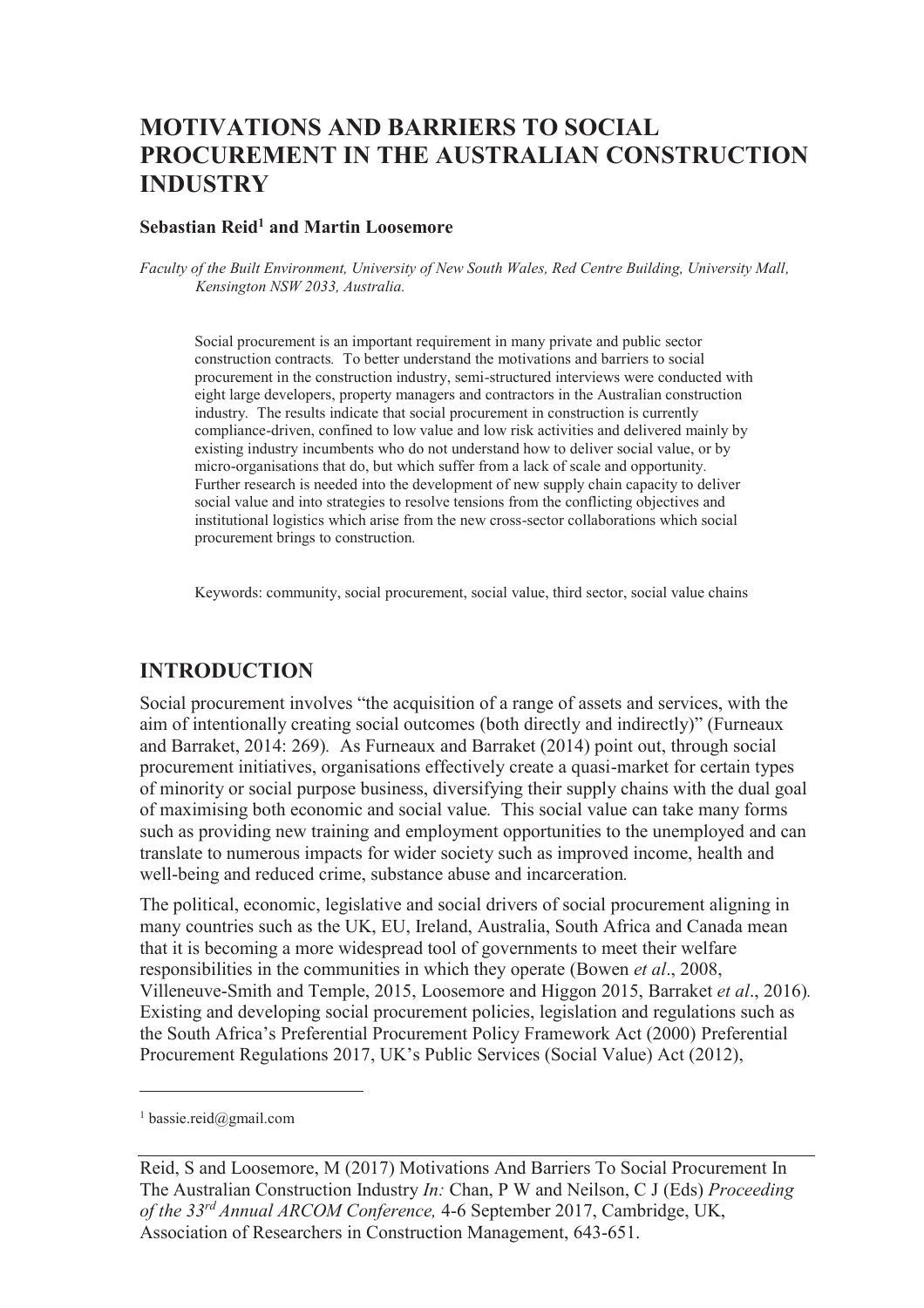Australia's Commonwealth Indigenous Procurement Policy (Commonwealth of Australia 2015a) and various EU Directives on the coordination of procedures for the award of public works contracts which play a key role in the Europe 2020 Strategy (European Union 2014), are promoting socially responsible public procurement, requiring those tendering for public construction contracts to demonstrate they are creating 'social value' in the communities in which they will build, usually by providing employment and training for minority groups and business opportunities in construction supply chains for social benefit organisations such as local, small and minority businesses and social enterprises which employ those groups or are majority owned by them.

Given the construction industry's potential economic and social impact, the public procurement of its products and services is at the very centre of this trend, although research into social procurement in the construction industry is in its infancy*.* While there has been a considerable body of related research in construction such as corporate social responsibility (for example Murray and Dainty 2009, Loosemore and Lim 2017) and responsible sourcing (Upstill-Goddard *et al*., 2012), the specific challenge of creating 'social value' through procurement has received scant attention*.* However, from the little research that has been undertaken, we do know that social benefit organisations such as social enterprises are under-represented in the construction industry, that the uptake of social procurement in the public sector remains low and there is little understanding and how traditional power structures, role, relationships and responsibilities will be affected by the emergence of a new third construction sector (Loosemore and Higgon 2015, Loosemore 2016, Burke and King 2016, Petersen and Kadefors 2016).

It is against this backdrop that the aim of this paper is to explore for the first time, the motivations and barriers to social procurement for major contractors in the construction industry.

### **DRIVERS OF SOCIAL PROCUREMENT IN CONSTRUCTION**

At the highest level, social procurement in the construction industry is being driven by fundamental shifts in social policy landscapes around the world which are themselves driven by paradigm shifts in welfare provision and trends towards New Public Governance (Varghese 2015, Barraket *et al*., 2016)*.* These represent a movement away from traditional welfare services delivered directly by governments towards partnerships with business and third sector organisations using collaborative mechanisms such as outcomes-based contracting, public-private partnerships and social procurement*.* Social procurement is also being driven by the realisation that many social challenges are 'wicked problems' that governments cannot solve alone (Commonwealth of Australia 2007) and by broadening conceptions of 'value for money' in the public sector which incorporate social and environmental considerations as well as costs in the procurement of government products or services (Tilt 2016)*.* 

The attractiveness and viability of social procurement as a relatively new mechanism to meet these new imperatives is also being driven by a growing and increasingly viable social enterprise sector, although there are currently a relatively small number of social enterprises operating in the construction industry (Loosemore and Higgon 2015)*.* In Australia at the last estimation there were over 20,000 social enterprises (Barraket, 2010) while in the UK there were approximately 70,000 social enterprises providing employment for almost a million people and contributing £24 billion to the economy (Villeneuve-Smith and Temple, 2015)*.* It is estimated that about 2% of these operate in construction, despite construction representing approximately 8-10% of GDP in most countries (Loosemore and Higgon 2015)*.*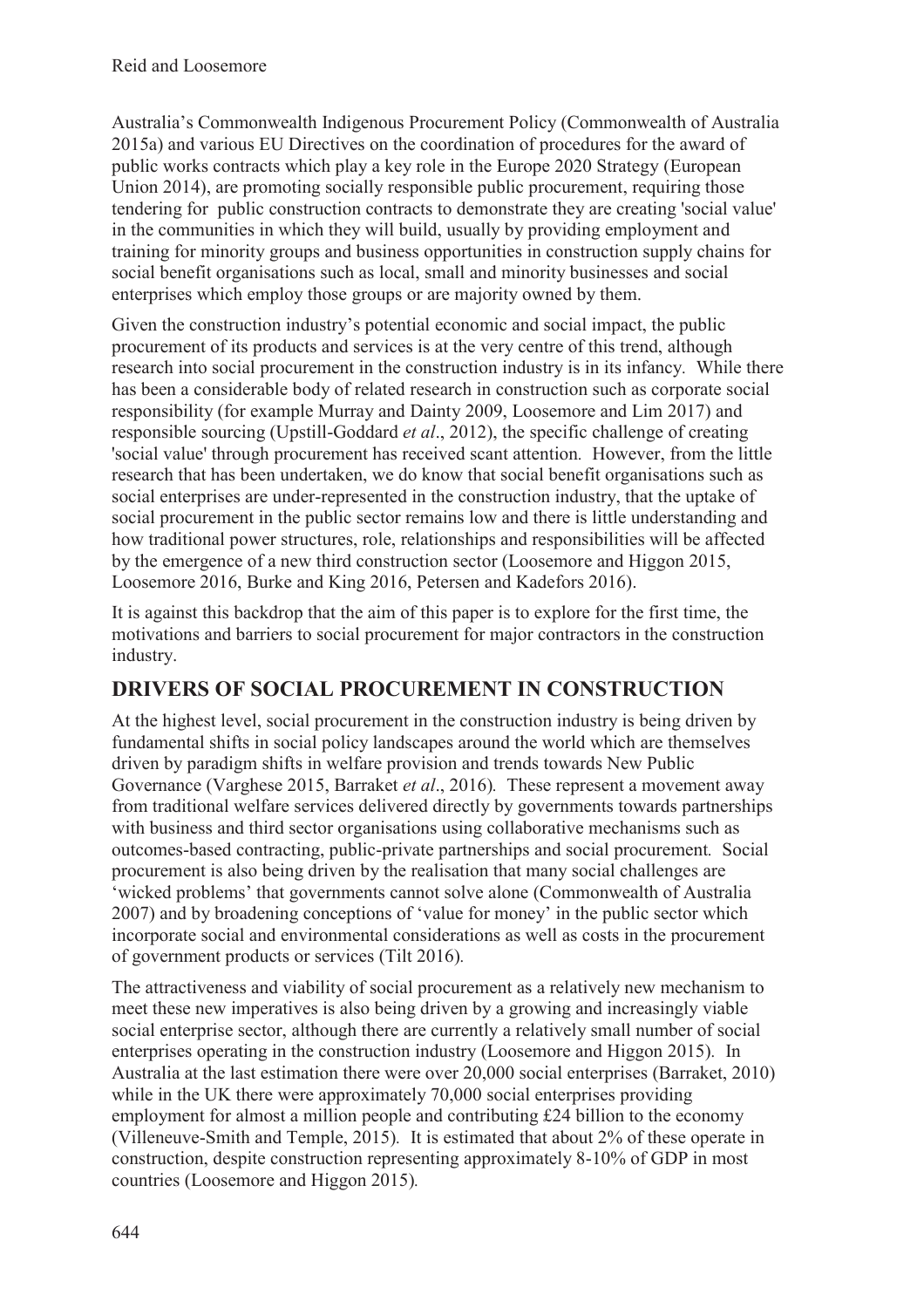It is also claimed that private firms can benefit significantly from engaging in social procurement in the form of improved competitive advantage (with socially responsible clients); demonstrable corporate citizenship; improved community engagement and public relations; and positive reputation with communities, clients, shareholders, employees and other stakeholders (Loosemore and Higgon 2015, Barraket *et al*., 2016, Flammer, 2015, Andayani and Atmini 2012)*.* 

Finally, perhaps the most significant driver of social procurement is the potential benefit it can deliver for the government and the communities which they serve*.* For example, in one instance of a social enterprise being employed to perform cleaning services on a public housing estate in Australia, Burkett (2010: 9) reported "less fighting, vandalism, drugs, and improved perception of estate residents from other Council residents." Similarly, a recent review of the UK's 2012 Social Value Act, cites an example of one social procurement initiative which provided work and shelter for homeless people which saved "£1,478,506 to the Department of Health in NHS and emergency costs, criminal justice savings to the Ministry of Justice of £778,435, and welfare savings of £1,252,030 to the Department of Work and Pensions" (Cabinet Office, 2015: 16)*.* 

It must be pointed out however, that while advocates of social procurement promote it as a powerful mechanism for social change, critics argue it is simply a rhetorical smokescreen for dismantling the welfare state and for justifying government austerity programs which have made deep cuts to social welfare (Doherty *et al*., 2014, Whelan 2012)*.* Social procurement is also criticised for being a further step towards the outsourcing and privatisation of welfare, motivated by cost-cutting rather than delivering better quality services to communities (Alcock *et al*., 2013)*.* Furthermore, as Rose and Bulloch (2013) note, there is no empirical evidence to indicate that private firms, third sector organisations and communities are equipped to take-on these additional responsibilities and that the outcomes of social procurement are better than publically delivered services*.*  Indeed, Barraket and Weissman (2009: 4) found that social procurement policies, when poorly designed and implemented, can lead to an "inefficient mix of production across the economy" by excluding efficient firms from the existing supply chain*.* The European Commission (2010) also found that a risk of prioritising spending on enhancing social outcomes could be a reduction in competition in the economy.

# **METHOD**

Data was collected using semi-structured interviews with eight senior managers with responsibility for social procurement in eight leading construction, property management and property development companies in Australia*.* We adopted this approach because while our initial research had identified some barriers and motivations to social procurement outside construction, there was little research within construction to guide our questions, so a fully structured interview with standardised questions was not possible*.* Furthermore, in order to build and broaden our conceptual understanding of this area into a construction context, it was important that the interviewer was able to discuss and raise issues as the interview progressed that may not have been considered in the mainstream social procurement literature outside construction, which is in itself in a formative state of early theory development (Grob and Benn 2014, Barraket *et al*., 2016)*.* 

To qualify for inclusion in the sample, the contractors had to be completing large scale construction projects and government work, since governments are currently the primary driving force behind social procurement in Australia*.* It was therefore reasonable to assume that most of the social procurement activity would be occurring on public sector projects*.* Our approach to sampling our interviewees was purposeful and involved a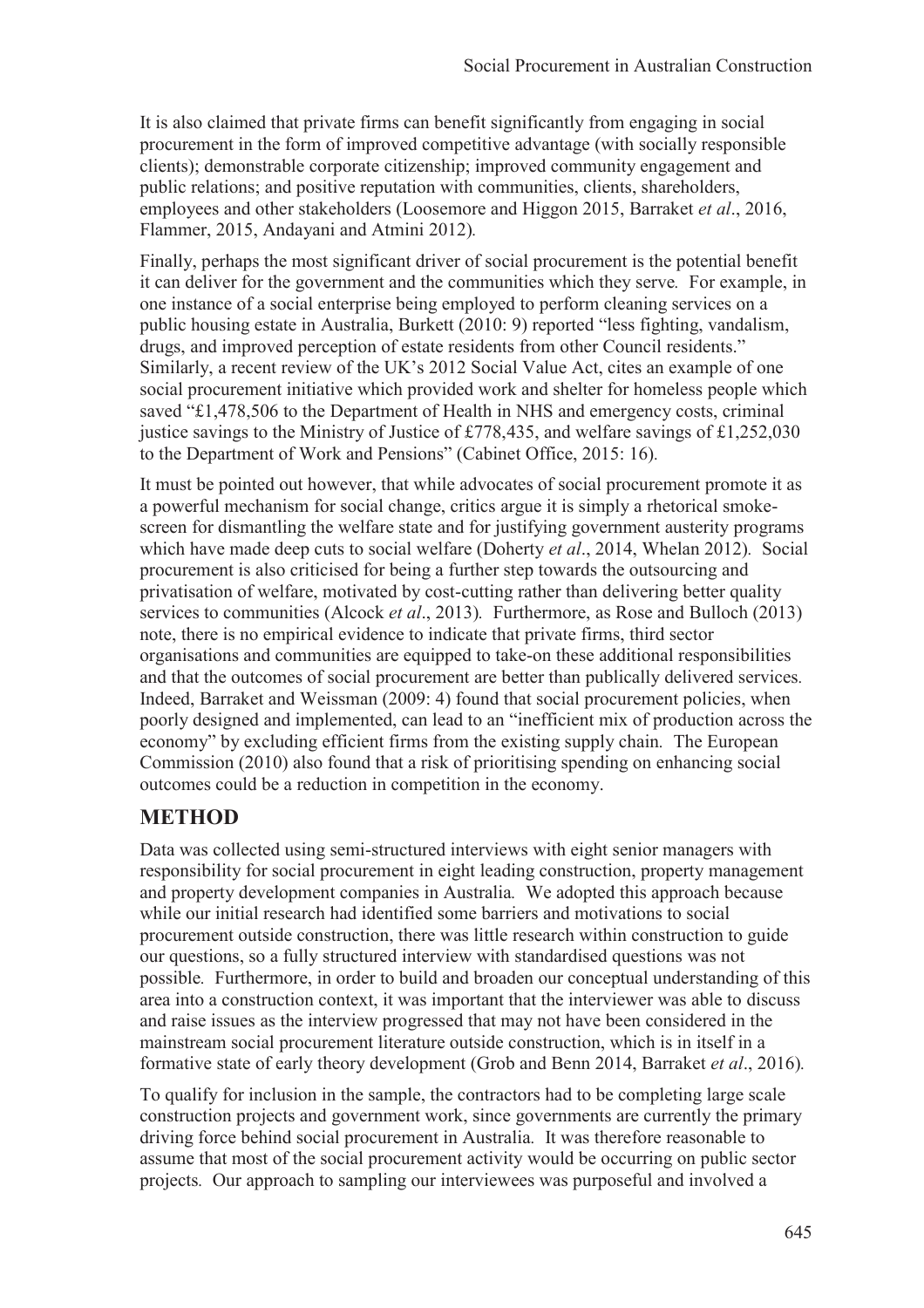discussion with relevant people (usually starting with the Head of Procurement who was sent the interview questions in advance) until the best person could be identified to answer the interview questions*.* The resultant sample is shown in Table 1.

| Respondent     | Role of Interviewee                     | <b>Company Description</b>                                                                          | Approximate<br>Turnover (AUD)                       |
|----------------|-----------------------------------------|-----------------------------------------------------------------------------------------------------|-----------------------------------------------------|
| R1             | General Manager                         | Multi-national Real Estate<br>Services, Facilities Management<br>and Project Management<br>business | \$4.6 billion (client<br>spend under<br>management) |
| R <sub>2</sub> | <b>Employee Relations</b><br>Manager    | Multi-national, Australia<br>founded Construction<br>Contractor                                     | \$5 billion                                         |
| R <sub>3</sub> | <b>Assistant Development</b><br>Manager | Multi-national, Australian<br>founded Construction<br>Contractor and Property<br>Developer          | \$600 million                                       |
| R4             | Central Procurement                     | Multi-national, United Kingdom<br>founded Construction<br>Contractor                                | \$5.4 billion                                       |
| R5             | Former General Manager                  | Multi-national, Australia<br>founded Construction<br>Contractor                                     | \$12 billion                                        |
| R <sub>6</sub> | Commercial Manager                      | <b>Australian Construction</b><br>Contractor                                                        | \$2.1 billion                                       |
| R7             | National Supply Chain<br>Manager        | <b>Australian Property</b><br>Development and Building<br>Management                                | \$2.8 billion                                       |
| R <sub>8</sub> | New Business Manager                    | <b>Australian Construction</b><br>Contractor                                                        | \$513 million                                       |

*Table 1: Sample Details* 

The interviews lasted approximately one hour and were conducted in the respondent's workplace*.* Open-ended questions were designed to collect narrative responses around: motivations for using social procurement (commercial, reputational, client, economic/competitive advantage, social, environmental); and barriers to social procurement (industry attitudes, cultures, large work packages, existing subcontractor relationships, resistance to change, competitiveness, social benefit organisational constraints etc.)*.* The interviews were recorded and transcribed and the qualitative data analysed following Reissman's (2008) approach to narrative analysis which involved us analysing the thematic, structural and dialogic aspects of our interview data*.* The thematic analysis involved keeping the respondent stories intact and emphasising the words, phrases and themes used in the narrative over its structure, content and form*.* The structural analysis looked into the ways in which these narratives were structured, categorizing aspects of the respondent accounts guided by the research cited above which identified a range of motivations, cost and benefits associated with volunteering for each stakeholder group*.* In effect, these costs and benefits became our initial coding strategy*.*  Dialogic analysis focused on 'performed' accounts and asking questions around power structures, role, relationships and responsibilities between actors in the social procurement process, an issue identified by Petersen and Kadefors (2016) and Barraket *et*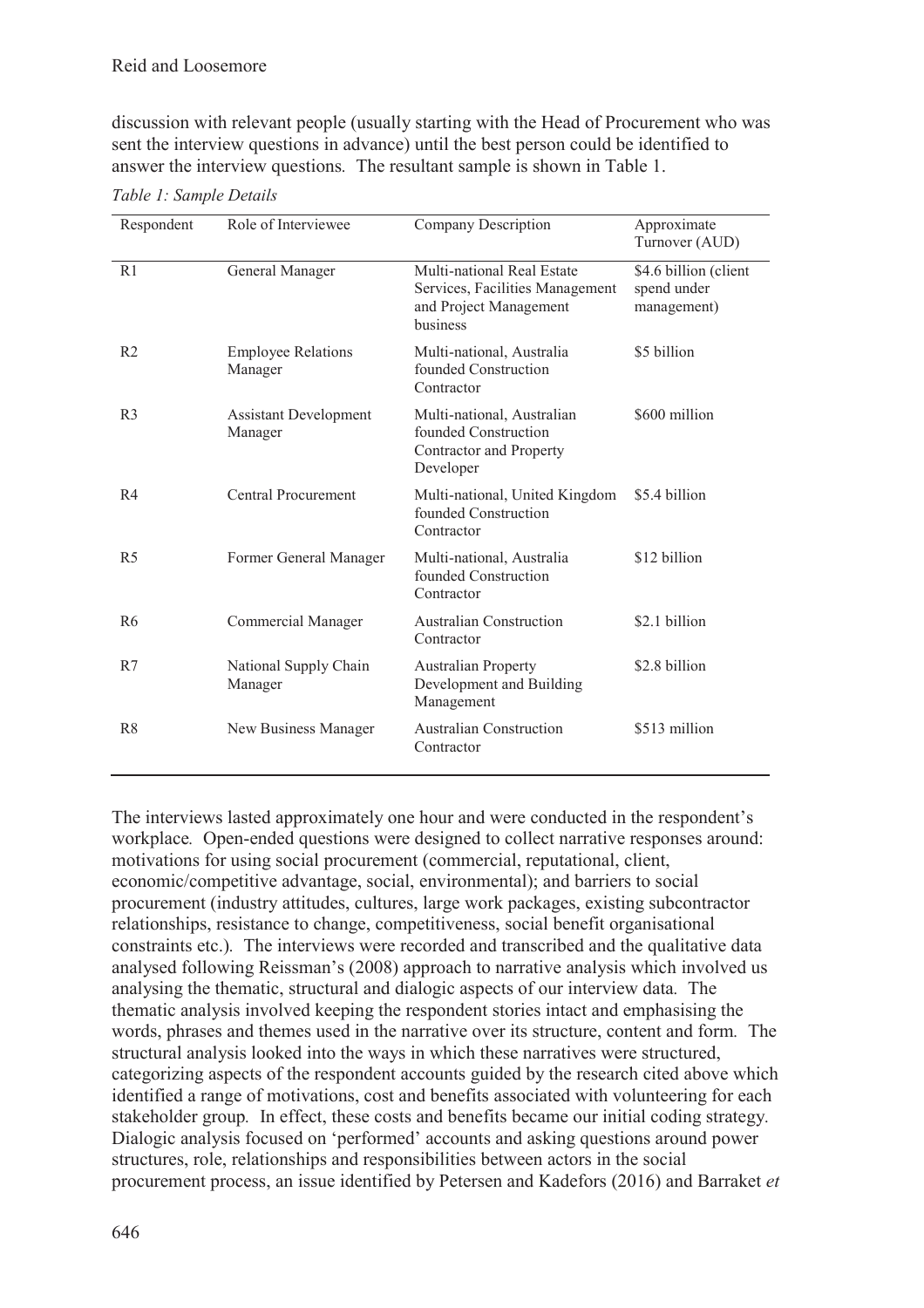*al*., (2016) as needing further investigation*.* True to the tradition of narrative analysis our results are also presented as a narrative because we wanted the results to retain the full richness of insight contained in the qualitative data we collected*.* Since, it is not possible to recount everything participants said in this paper*.* Instead we present the main themes emerging from the data using typical quotes and numerical analysis of themes in the data to illustrate these themes.

## **RESULTS AND DISCUSSION**

#### **Drivers of social procurement**

Our results indicate that market factors are the main driver of social procurement in construction - perhaps not surprising given the legislative imperatives, such as the Federal Indigenous Procurement Policy (2015), which are creating significant social procurement markets in Australia at the moment (particularly for Indigenous cohorts)*.* 

 The things that motivate us are business related*.* If we want to win a job, and a social objective is a requirement of that then we'll do it*.* For us and probably a lot of other builders, it's less about being a good social citizen and more about how we support our growth, business and our bottom line*.* It sounds selfish, but it's the reality of our business*.*  The indigenous example is in part us wanting to be good social citizens but also about preparing our business for government work as part of our business plan*.* 

Private clients barely featured in the interviews with contractors, although the two major property developers had other internal drivers revolving around general corporate social responsibility strategies which were more reflective of the 'investment mind-set' identified by Barraket and Weissman (2009)*.* The results suggest that vertically integrated businesses which involve designing, constructing and operating facilities provide different motivations to engage with social procurement compared to contractors since such organisations remain in communities after the project is constructed which provides shared-value incentives to give back to the communities in which they were building*.* These do not exist in the temporary project-based nature of construction contracting businesses.

 This is my personal belief and understanding, but [we] are motivated to doing good for the community first and foremost*.* We do acknowledge that we are proud of the good work that we do*.* That might set us apart from our competitors and this may produce commercial benefits down the track for us as a brand*.* 

While there are clearly different drivers for contractors and developers, the majority of responses were fairly shallow, pragmatic and ultimately regulation and market-driven certainly far more pragmatic than those revealed by Peterson and Kadefors (2016) in the Swedish construction industry*.* 

Apart from one respondent, there was no consideration of the broader political and public governance trends which are driving social procurement which were discussed earlier in this paper and of the broader role of construction in building a stronger society and addressing disadvantage.

#### **Barriers to social procurement in construction**

There are a number of different ways in which our respondents engaged with social procurement and the barriers were different in each case*.* For example, in directly purchasing social services from a non-profit organisation, the results support previous research by Loosemore and Higgon (2015) which found that there are clear costs and risks for construction firms of working with the social sector.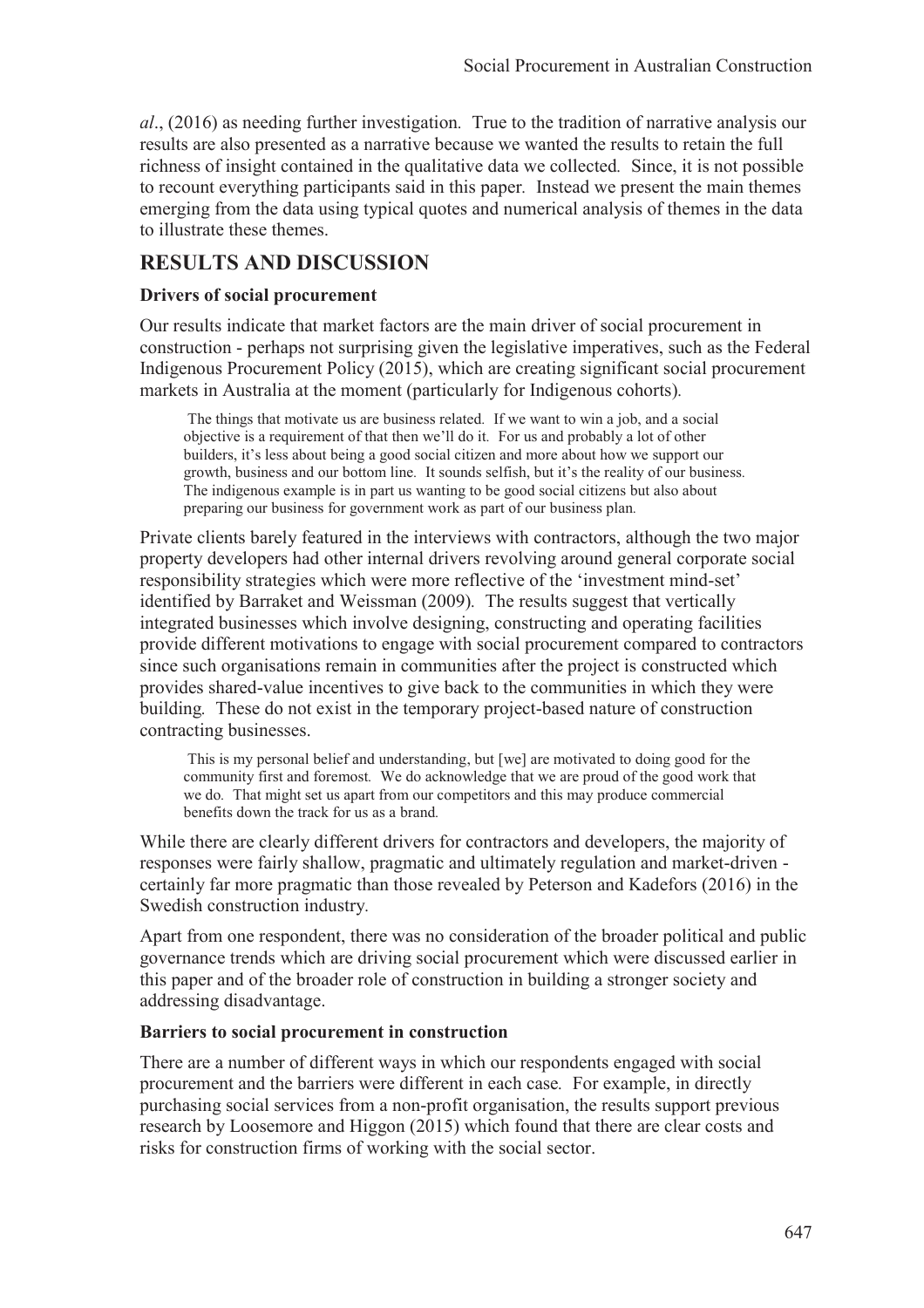We did engage kids in an apprenticeship scheme through [charity name]*.* But to be honest I would say that was more of a hindrance to us than a benefit*.* They required a lot of supervision*.* They weren't able to work autonomously; you really had to watch them to make sure they did the right thing*.* I don't think they wanted to be there, probably more because someone had told them to be there*.* So yeah whilst that was us getting a perceived benefit through a social means it was really us providing work experience for those kids, more so than us receiving a benefit from their work.

These results also resonate with Barraket *et al*.'s (2016) observations around the challenges involved with the merging of different institutional logics in social procurement*.* This is also a challenge which Petersen and Kadefors (2016) also highlight in their preliminary research into construction social procurement in Sweden - arguing that this will result in new institutional configurations which are not yet understood*.*  Other challenges highlighted in adopting this social procurement strategy included scepticism of working with social benefit organisations because they had "difficulty reporting and measuring" their social impact*.* This is important and supports Burkett's (2010: 48) assertion that "it is the management of the contract once it is awarded, and in particular how it is monitored and evaluated that defines whether or not social procurement is worth all the effort"*.* 

The use of social clauses in construction contracts to require existing supply chain incumbents to provide social value (such as training and employment opportunities to disadvantaged cohorts) was another common social procurement strategy employed by our respondents*.* 

The fundamental thing to do, at the end of the day, is to insert it (social procurement) into the contracts*.* So we inserted social clauses into our subcontracts, which hadn't been done before….The single most important thing to do is embed it in contracts [...] then have people within the organisation who understand [the requirements] and support that discussion.

These results are consistent with the findings of Bonwick and Daniels (2014) who identified that most social procurement in Australia is being achieved through the use of contract clauses*.* However, it should also be noted that previous research has raised concerns about the capacity of existing construction supply chain partners to deliver on the social clause requirements - particularly as many only work on projects for short periods of time which prevent them providing sustainable training and employment opportunities for the social groups targeted by social clauses (Loosemore and Higgon 2015)*.* Furthermore, research shows that as well as having well designed social clauses, it is critical to have people who understand and can communicate what social outcomes are required, why it is needed and how it will be monitored and enforced (Blee and Pidgeon 2014, Halloran 2016)*.* This combination of contractual and interpersonal strategies is likely to be important in avoiding the compliance-based mentality which our research suggests is driving social procurement in construction at the moment*.* 

In a third approach to social procurement, all respondents had directly procured construction products and services from social benefit organisations (mostly Indigenous businesses; charities and social enterprises)*.* However, this did not always translate into meaningful collaboration and as a number of respondents note, there is often a challenge in integrating these organisations into the supply chain, rather than relying on them for tokenistic purchases only:

You can partner with social enterprises but it's hard to do during construction*.* It is much easier in a retail space, so for example towards the back end of the project we had retail popups*.* Social enterprises and charities are at the back end and not during construction.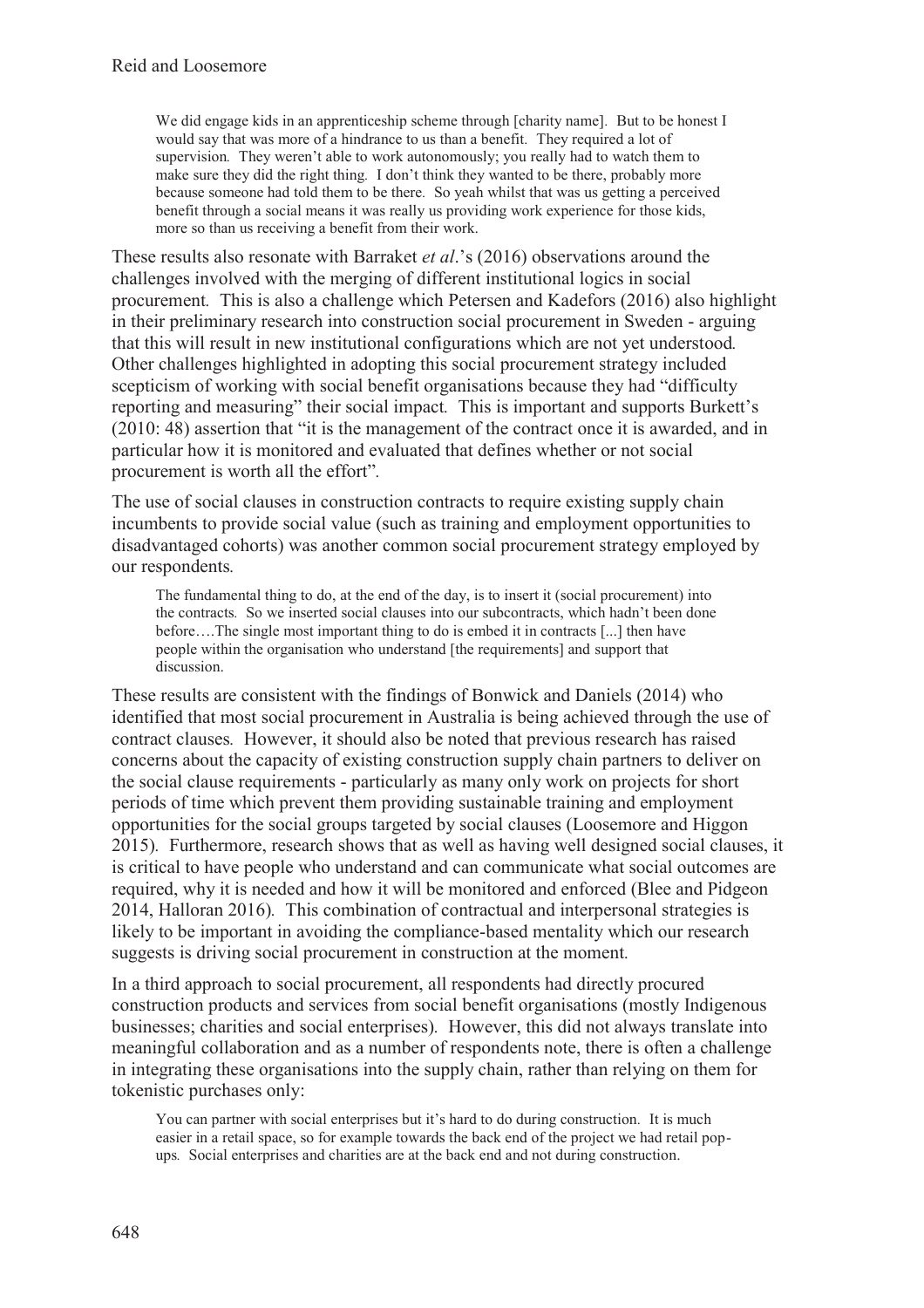While Loosemore (2016a) identified a wide range of internal and external barriers which prevent integration into the construction supply chain, the most cited in our responses was the regulatory nature of the industry and the difficulties which these organisations have in securing the necessary licences and certifications to even prequalify to tender on construction projects*.* A number of respondents also talked about a lack of supply of credible organisations which were capable of undertaking meaningful construction work.

I would have very limited input on that to be honest*.* It's really not a big thing in our industry and I think it speaks to the high barriers for entry that we require such as insurances, resourcing, skills and experience, balance sheets*.* There are a lot of things that, when we are engaging a subcontractor we take into consideration.

As R5 noted, working effectively with social benefit organisations requires "a different way of thinking" and capacity-building initiatives which can help such organisations overcome the barriers identified above*.* 

[When engaging with a social enterprise] the organisation has got to be prepared to mentor that social enterprise and bring them along the journey*.* You need to partner, it's not a set and forget thing.

The final type of social procurement strategy employed by our respondents was responsible sourcing from accredited social businesses (that is commercial for-profit businesses driven by social goals which make distribute profits to shareholders rather than the community)*.* However, our results indicate that one of the main problems for companies employing this strategy was the lack of standards and certifications which can be used to reliably vet an organisation as socially responsible or not*.* A number of respondents discussed ISO Standards and various international indices such as Global Reporting Initiative (GRI) and Dow Jones Sustainability Index*.* However, they felt they were more about building quality and environment rather than achieving social requirements and that they were too onerous for the small businesses in their supply chain*.* In all, the results reflect the findings of Upstill-Goddard *et al*., (2012) who show that the construction industry is yet to develop rigorous governance and certification frameworks to enable firms to fully engage with the idea of responsible sourcing.

# **CONCLUSIONS**

The aim of this paper was to explore the motivations driving social procurement in construction and the barriers preventing its implementation*.* Through semi-structured interviews with relevant people with responsibility for social procurement in eight major Australian contracting, property management and development organisations it has been found that social procurement is primarily market-driven and that these companies employ a range of strategies which are accompanied by unique barriers to implementation*.* This suggests that the quasi markets created for social value through legislation like the UK's Social Value (public Services) Act 2012 and the Indigenous Procurement Policy (2015) in Australia are crucial to the establishment of social procurement as a permanent practice in the construction industry*.* There appears to be little understanding of broader political trends driving this new variant of traditional procurement or of the important role that construction plays in addressing social disadvantage and inequity in the broader community*.* This suggests that firms are operating in an intellectual and contextual vacuum, doing what they are told but not really understanding why they are doing it*.* Every organisation in our sample had engaged a social benefit organisation at some time, and here the main challenges revolved around identifying appropriate and reliable organisations of sufficient scale to work on large construction projects*.* Social benefit organisations are widely seen as a risk and best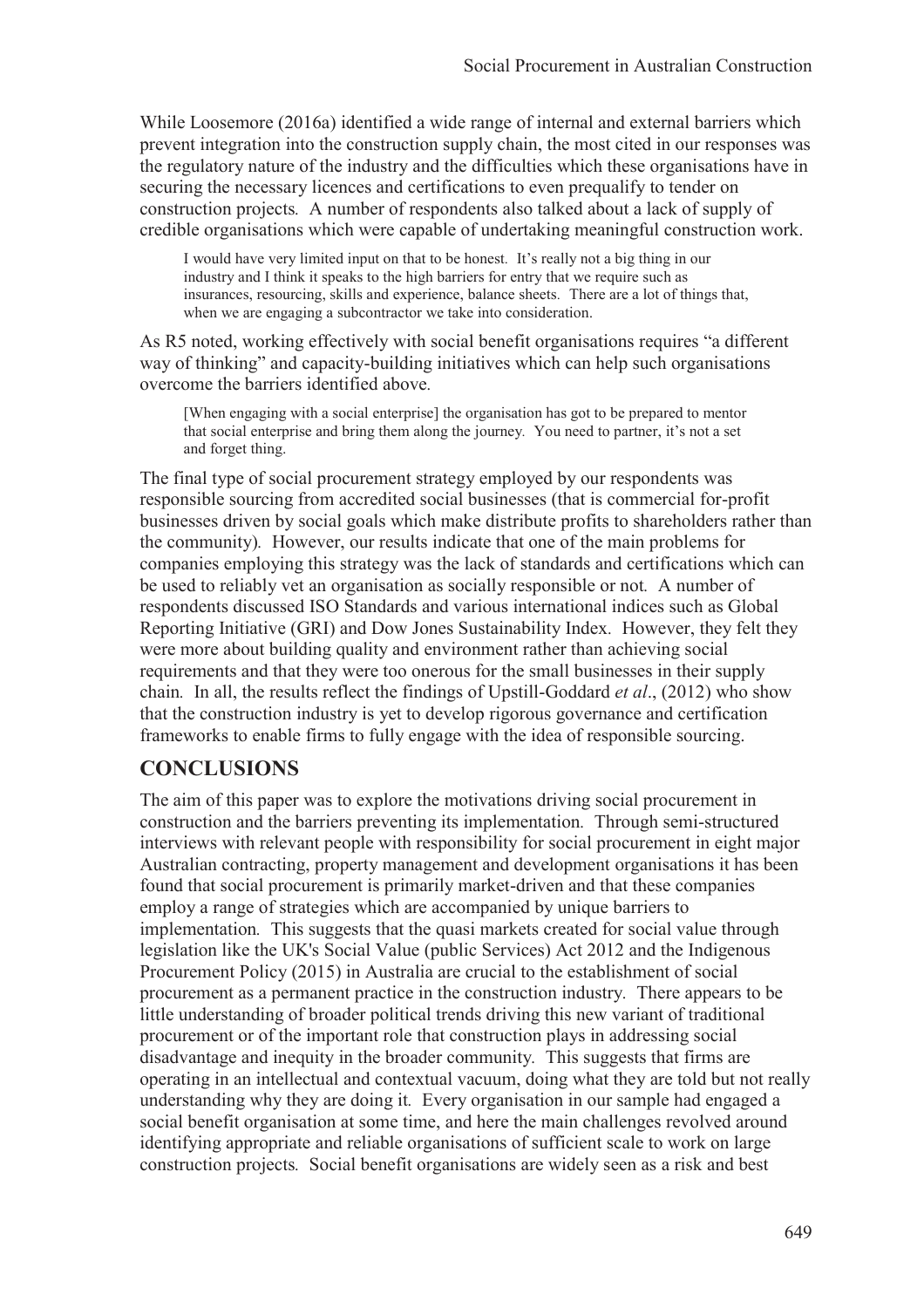confined to low risk, low skilled, non-critical and off-site activities*.* The barriers facing these organisations in penetrating the industry are clearly significant and for contractors challenges remain in working across the differing institutional logics of the construction and social benefit sectors*.* In using social clauses to require existing supply chain incumbents to deliver social value the barriers largely revolve around the capacity of industry incumbents to do so and the absence of people who understand these requirements and the resources and expertise to monitor their implementation in practice*.*  Finally, the barriers to responsible sourcing as a final common social procurement strategy mainly relate to the lack of certification and responsible sourcing frameworks which allow socially responsible businesses to be reliably identified*.* This makes any soft instruments such as codes of supply chain practice largely toothless and ineffective at the moment.

Further research is needed into the development of new supply chain capacity to deliver social value and into strategies to resolve tensions from the conflicting objectives and institutional logistics which arise from the new cross-sector collaborations which social procurement brings to construction.

### **REFERENCES**

- Alcock, P, Butt, C and Macmillan, R (2013) *Unity In Diversity: What Is The Future For The Third Sector? Third Sector Futures Dialogue 2012-2013.* University of Birmingham, UK: Third Sector Research Centre.
- Andayani, W and Atmini, S (2012) Corporate Social Responsibility (CSR), Good Corporate Governance (GCG), and firm performance*. Journal of Modern Accounting and Auditing*, **8**(10), 1484-1495.
- Barraket, J, Collyer, N, O'Connor M and Anderson, H (2010) *Finding Australia's Social Enterprise Sector: Final Report.* University of Technology, Queensland, Australia: Australian Centre for Philanthropy and Nonprofit Studies.
- Barraket, J, Keast, R and Furneaux, C (2016) *Social Procurement and New Public Governance.*  New York: Routledge.
- Barraket, J*.* & Weissman, J., (2009)*.* Social Procurement and its Implications for Social Enterprise: A literature review*.* The Australian Centre for Philanthropy and Nonprofit Studies, Queensland University of Technology*.* Brisbane, Australia.
- Blee, G and Pidgeon, C (2014) *Implementation of Social Clauses Policy in Northern Ireland*, Northern Ireland Research and Information Service, Briefing Paper 27/15, NIAR 925-13, Belfast, Northern Ireland: Northern Ireland Assembly.
- Bowen, P, Edwards, P and Root, D (2008) Corporate social responsibility and public sector procurement in the South African construction*. In*: M Murray and A Dainty (Eds.) *Corporate Social Responsibility in the Construction Industry.* London: Taylor and Francis, 304-326.
- Burke, C and King A (2015) Generating social value through public sector construction procurement: A study of local authorities and SMEs*. In*: Raiden, A and Aboagye-Nimo, E (Eds.) *Proceedings of the 31st Annual ARCOM Conference*, 7-9 September 2015, Lincoln, UK*.* Association of Researchers in Construction Management, 387-396.
- Burkett, I (2010) *Social Procurement in Australia (including A Compendium of Case Studies). Foresters Community Finance.* University of NSW, Sydney, Australia: The Centre for Social Impact.
- Commonwealth of Australia (2007) *Tackling Wicked Problems.* Canberra, Australia: Australian Government.